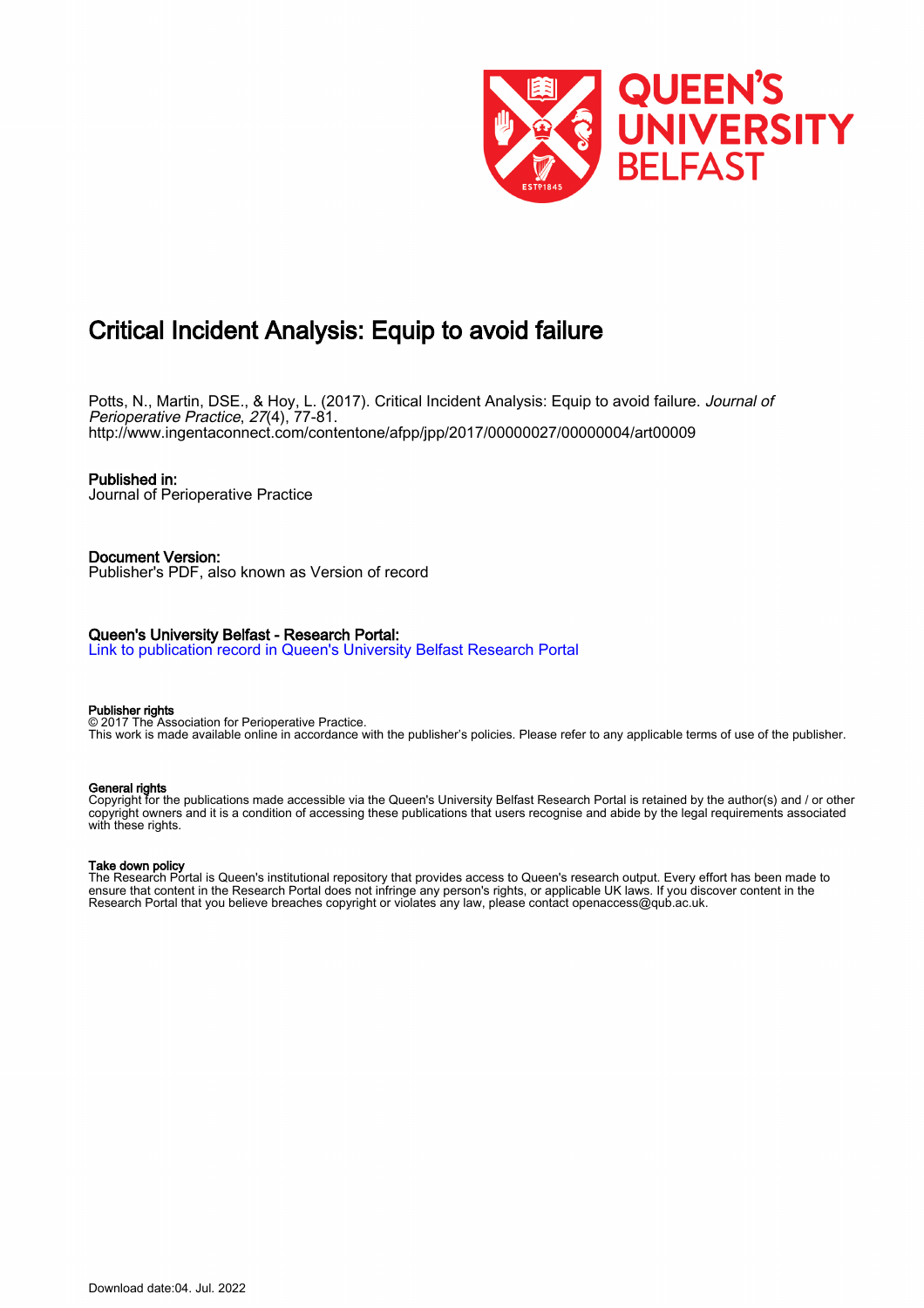**KEYWORDS** Critical incident analysis / Anaesthetic nurse specialist / Anaesthetic equipment / Unanticipated difficult airway / Root cause analysis

Provenance and Peer review: Unsolicited contribution; Peer reviewed; Accepted for publication July 2016.

# **Critical incident analysis: Equip to avoid failure**

## by N Potts, DSE Martin and L Hoy

*Correspondence address: DSE Martin, Lecturer (Education)/Pathway Leader Specialist Practice in Anaesthetic Nursing, School of Nursing and Midwifery, Queen's University Belfast, Medical Biology Centre, 97 Lisburn Road, Belfast BT9 7BL. Email: d.s.martin@qub.ac.uk*

This work is set in the context of perioperative practice in difficult airway management. It integrates a root cause analysis and fish bone technique to investigate a critical incident in temporary yet crucial equipment failure. Risk management and incident reporting is analysed alongside human factors in the operating theatre environment. Finally, recommendations for risk reduction, vigilance and checking vital airway equipment are made in anaesthetic practice.

## **Introduction**

Critical incident reporting (CIR) is a tool for quality improvement, and is arguably a 'window to the system' (Staender et al 2011), revealing the weaknesses involved in an organisation. Staender et al (2011) argued that critical incident reporting and analysis is a beneficial resource for healthcare staff to gain experience and to learn from, in order to protect patients. Howell et al (2015) reported an analysis of approximately 5.8 million near misses and incidents that caused patient harm or death from the National Reporting and Learning System (NRLS) database over a ten year period. They concluded that 70.3% of incidents reported caused no harm to patients. Howell et al (2015) further stipulated that when staff are kept informed, receive feedback and when reporting systems are confidential, the number of critical incidents reported increases.

Critical incident analysis is used and greatly appreciated in the discipline of anaesthetics, yet it comes with obstacles such as personal lack of commitment to the process, fear of negative consequences and the potential for exposing vulnerabilities (Vachon & LeBlanc 2011). It is thus becoming increasingly important for the anaesthetic nurse specialist (ANS) and other healthcare professionals working in the role of anaesthetic assistant in

particular, to be aware of what a critical incident is and how to report it in order to provide safe patient care.

For this article, the authors will evaluate a critical incident of anaesthetic equipment failure during an unanticipated difficult airway in an operating theatre department using a root cause analysis (RCA) framework. The incident involves an elective patient scheduled for ear, nose and throat (ENT) surgery in which, despite intensive preoperative airway assessment by the anaesthetist, the patient's difficult airway for intubation went unnoticed. Also included in this article is discussion of the history and background of incident reporting and current implications to the speciality of anaesthetics.

## **History of critical incident analysis**

Incident reporting has its origins in military aviation and has derived from the work of Flanagan (1954), who developed the critical incident technique primarily to improve safety and performance among military pilots. However, Cooper et al (1978) are unquestionably the pioneers of incident reporting in anaesthesia. They published their landmark paper on the application of incident technique, used to examine causes and later prevention strategies for adverse anaesthetic outcomes. They utilised a 'modified critical incident technique'

to interview anaesthetists and obtain descriptions of preventable incidents. Over the years, aviation has developed a number of defensive strategies and has achieved remarkable success in improving safety, with Toff (2010) articulating that applying some of the lessons learnt in aviation has helped to make healthcare safer.

Anaesthesia was the first speciality to make use of the incident reporting technique in clinical care. Reed et al (2013) surveyed national reporting systems in six European countries and found that all reporting systems, whether at national or local level, are necessary for optimal and safe functioning of organisational systems. There has been an on-going debate as to why anaesthesia has evolved from aviation specifically in comparison to other specialities in healthcare. Toff (2010) suggested that the three-step analogues between aviation and anaesthesia are similar: take off, cruise and landing in aviation; induction, maintenance and emergence in anaesthesia. Toff (2010) further postulated that anaesthesia has always adopted aviation techniques and is highly proactive in the promotion of human factors in clinical practice.

This proactive approach is the strategy at the forefront of the World Health Organisation surgical safety checklist (WHO 2008), which was introduced with the support from National Reporting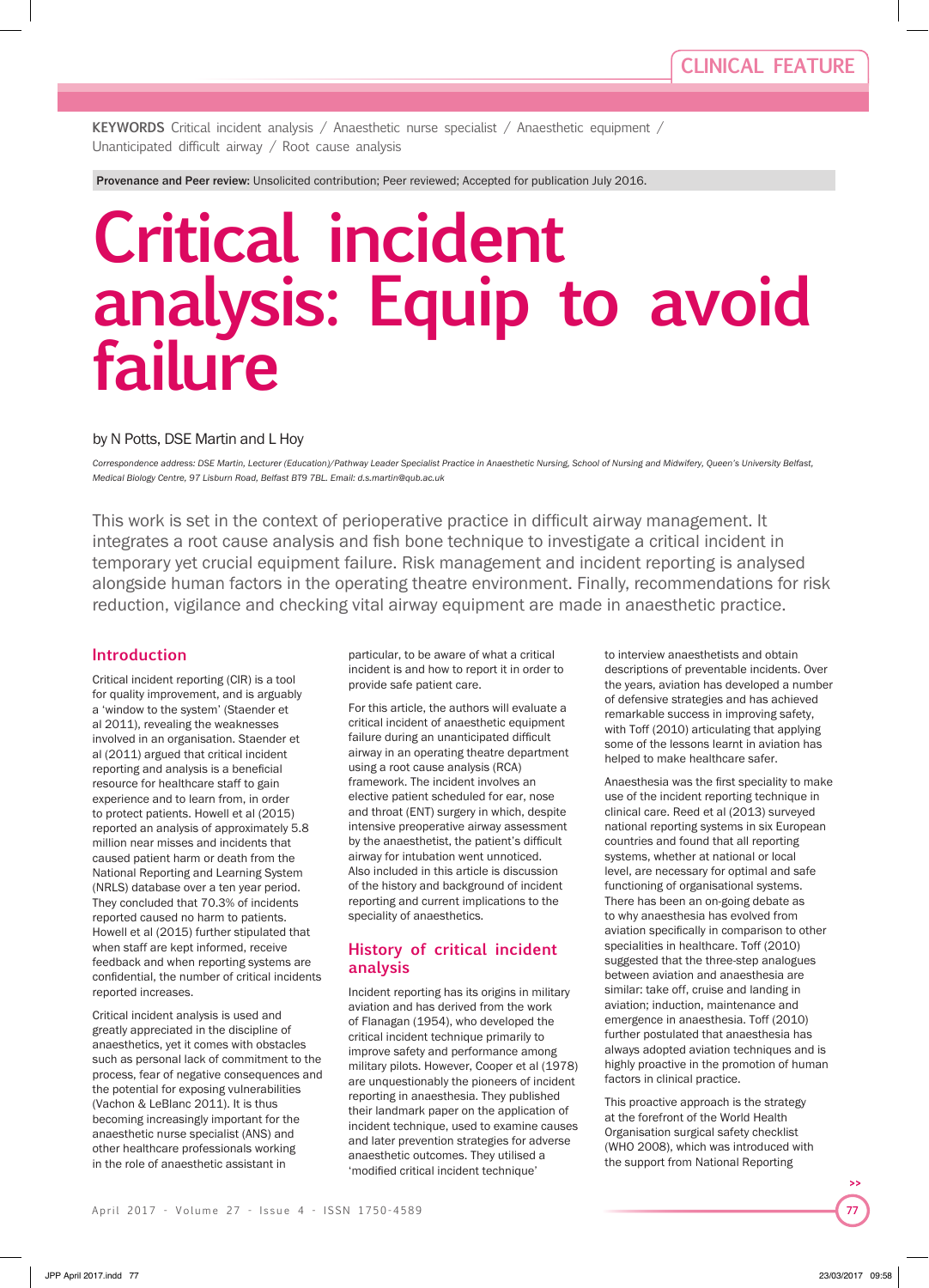# **Critical incident analysis: Equip to avoid failure**

*Continued*

and Learning system. Lingard et al (2008) highlighted that the WHO (2008) preoperative checklist briefings have been shown to reduce the number of communication failures and to promote collaborative teamwork. The objective was to reduce the number of surgical complications and deaths. Toff (2010) purported that the introduction of preoperative briefings has resulted in an improved atmosphere in theatre, with all staff feeling included and empowered. Furthermore, in the author's (NP) clinical area, the WHO checklist is mandatory and has been well received by all members of the perioperative team. This process, along with critical incident analysis, highlights the impact of human factors in healthcare and ultimately provides safer anaesthetic care.

## **Background to the incident**

During the incident in question a fibre optic screen failed during anaesthesia induction. Fasting and Gisvold (2002) suggested that 25% of equipment problems could be related to human error and furthermore that 18 of 29 cases were related to inadequate pre-use checks. Cassidy et al (2011) argued that it may be easier for a clinician to blame the equipment rather than to admit a misunderstanding or mistake. A 'human factors' approach (Reason 1990) can be utilised to focus on the organisational factors that led to the incident which occurred, rather than zoning individual blame (Mahajan 2010). The authors believe that latent human factors contributed to the situation of the unanticipated difficult airway in our theatre. The factors included an inadequate skill mix and the competency of staff, including the specialist anaesthetic nurse who had to troubleshoot technical issues with the anaesthetic equipment.

Cassidy et al (2011) drew attention to the National Patient Safety Agency (NPSA) which since 2006 has worked closely with clinicians in an attempt to extract useful lessons from incidents and to translate them into improvements in clinical practice. Since April 2016 a National Reporting and Learning System (NRLS) in the UK has been under the umbrella of NHS Improvement.

The NRLS is the largest reporting system in the world (Howell et al 2015). This e-forum aims to include all incidents related to anaesthesia and therefore to capture

a breadth of information. The result is a sharing forum of repeated problems that may not be immediately obvious to individual hospitals (Reed et al 2013). However, despite NRLS, patient safety in anaesthetics remains constrained in that critical incidents are only being shared primarily at local level and not regionally among health and social care trusts. Local trust level reports can lead to adjustment and changes to work practices thereby improving patient safety at departmental level (Tewari & Sinha 2013). Therefore incident reporting is a vital technique used in many disciplines including aviation, communications, military and home security, nursing, critical care, teaching and policing (Butterfield et al 2005).

## **Incident reporting**

An important aspect of incident reporting is safety cultures in the organisation. A no-blame culture is desired to embrace reporting, yet there is still the perception in healthcare that the reporting of problems might lead to disciplinary action from the employer or the threat of legal action from a patient. Haller et al (2011) argued that this leads to major difficulties in the reporting of incidents. Practical measures can be implemented to instil this noblame culture, such as de-identification of reporters, protection of 'whistle blowers' from unwanted reprisals and providing meaningful feedback and change from reports (Howell et al 2015, Reed et al 2013). Staender (2011) argued that organisations must recognise and publicly acknowledge the inevitability of human error and adopt a non-punitive stance towards error, at both the individual and departmental level. This open-minded acknowledgement implies a strong potential for learning, which Staender (2011) argued is the primary idea behind the concept of incident reporting.

Tewari and Sinha (2013) suggested that turning these reported incidents into new learning will expedite changes in clinical management, thus optimising patient safety. In healthcare, critical incident analysis (CIA) has been used for continuous professional development in postgraduate nursing and medicine. Research has found it to be a process which enables professionals to access their feelings, engage new knowledge and examine values (Vachon & LeBlanc 2011). This emulates the role of the ANS, whose advanced knowledge ensures involvement and competence in CIA.

## **Root cause analysis**

Within CIA, there are a number of frameworks and models available which help guide professionals in a variety of disciplines to analyse critical incidents. Popular frameworks include the conceptual model (Ochberg et al 2007) and root cause analysis (RCA) (Bowie et al 2013). Uberoi et al (2007) suggested that RCA is a tool to identify prevention strategies, a process that is part of the drive to build a safety custom and move away from a blame culture.

RCA has been defined by Bowie et al (2013) as a structured approach to the investigation of patient safety incidents that is commonly applied in modern health systems worldwide, particularly in acute settings. The goal of RCA is to find out what happened, why it occurred and how to prevent it happening again. In healthcare organisations, nurses and other healthcare professionals have a central role in patient safety and are integral in the RCA process. It is a framework that works well to encourage participation, the focus is taken away from the individual hence people are less likely to react defensively. However, despite the benefits of this approach, there has been insufficient evidence to suggest that RCA is a proven patient safety practice (Uberoi et al 2007). In fact, the limitations to the RCA process includes its lack of credibility in defining a true cause, as it is impossible to know if the root cause uncovered by the analysis actually caused the incident. Furthermore, RCA is labour intensive, which is off-putting in today's already constrained healthcare system.

The RCA process under the leadership of a facilitator involves an inter-professional team approach to direct the investigation, analysis of interviews and then building a timeline of events with goals to determine the underlying causes of the incident. The process can involve a five-way approach (Ohno 1988) in which teams elaborate on the root causes of the incident and develop an action plan to address these. Arguably this is an overly simplistic approach with the 'fishbone technique' being more favoured.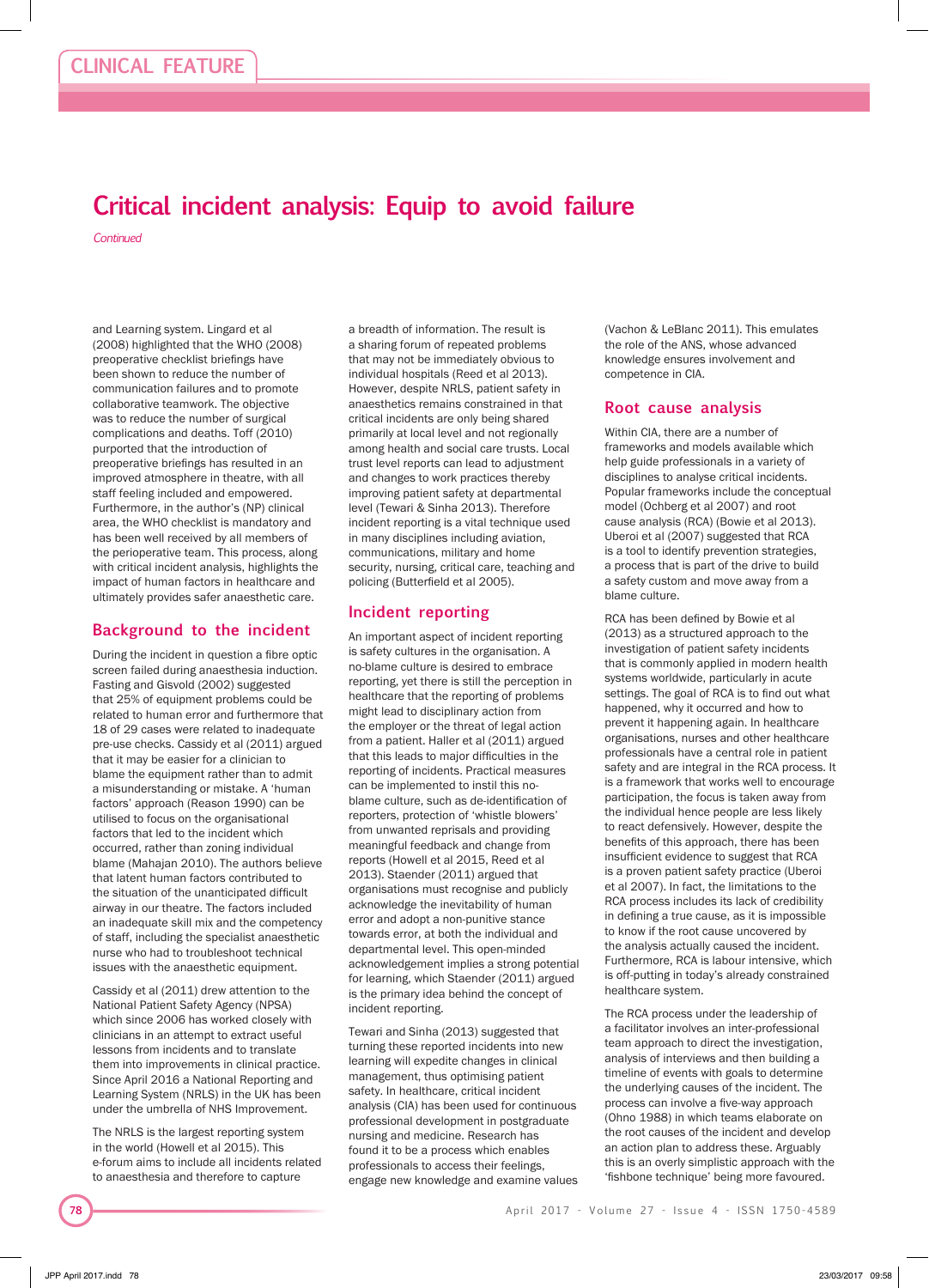## *An important aspect of incident reporting is safety cultures in the organisation*



Figure 1 Fishbone technique implemented in practice

The fishbone technique displays a diagram perusing the possible causes and influences of the incident and improvements in practice to prevent recurrence (see Figure 1) (Ishikawa 1968). The belief of the RCA model is that multiple errors and system flaws often happen in a critical incident before there is an impact on a patient, hence the occurrence of latent factors (DH 2000). RCA helps to interlink the contributing factors and analyses how the incident occurred, providing suggestions to improve the system for the future.

In 2007, it was reported that more than 90,000 patients die and almost one million are harmed each year because of hospital blunders, with research findings suggesting that up to half of the mistakes are preventable (Mendick et al 2015). The success and quality of incident reporting is contingent upon the enthusiasm among staff (Tewari & Sinha 2013) with organisations playing a key role in ensuring that they deliver on effective and concise incident reporting. Notably, incident reports on their own tell little about the causes and prevention of a critical incident. Clinical expertise is required as well as a good understanding of the incident and its context by whoever is involved and is reporting (Vincent 2004). Lack of funding and time dedicated to incident analysis however remains an organisational hurdle. For the NHS to deliver a safer healthcare system, it is necessary to go beyond uncovering what happened in an incident but to reflecting on what the incident reveals, such as the gaps and inadequacies in the healthcare system (Vincent 2004).

Specialised equipment plays a central role in anaesthetic practice; an unintended consequence is the potential for malfunction or misuse (Cassidy et al 2011). The context of the critical clinical incident described below was an operating theatre department. RCA will be utilised in the analysis with particular emphasis on the fishbone technique.

## **The clinical incident outlined**

The critical incident involved an unanticipated difficult airway on a patient scheduled for elective, ENT surgery. A difficult intubation is defined by the American Society of Anaesthesiologists as tracheal intubation requiring more than three attempts, in the presence or absence of tracheal pathology (ASA 2003). Unanticipated difficult airways are always feared amongst anaesthetists (Norskov et al 2013) and ANS alike, yet difficult laryngoscopy and tracheal intubations occur in 1.5-8% of general anaesthetics (Lee et al 2006). For all patients receiving a general anaesthetic with an attempted intubation, an airway management score such as the Wilson Score (1988), is recorded (Norskov et al 2013).

Multiple tools are used in clinical practice, including Mallampatti scores, thyromental distance and neck mobility assessments. In acute healthcare settings multi-variate scoring systems are used which attribute values to certain clinical factors. An example is SARI (simplified airway risk index), where a score of more than three

is deemed a predicted difficult airway risk (Norskov et al 2016). There is on-going debate over the credibility of preoperative airway risk assessments with the Difficult Airway Society (DAS 2004) disputing their value. Yet The American Society of Anaesthesiologists (2003) recommends preoperative assessment of all patients' airways based on eleven anatomical parameters. Overall, there is no ideal airway assessment tool and the lack of statistical predictive power of individual airway tests is well accepted. Therefore airway assessments should utilise multiple components to increase their reliability, yet it must be remembered that even in combination, these tests are not diagnostic. It is the anaesthetic team's role to be competent and aware of the various airway assessments and airway emergency algorithms with their significance for safe anaesthetic delivery to all patients.

The consultant anaesthetist performed an airway assessment on each of the patients scheduled for the elective list and found no apparent or predicted difficulties. These assessments included Mallampati scores, Wilson score and a thorough medical history from all patients prior to attendance at theatre. However, for the last person on the list an unanticipated difficult airway was identified when the anaesthetist performed laryngoscopy to visualise the vocal cords.

Endotracheal intubation and maintenance of airway patency protects the lungs from aspiration and creates a conduit for ventilation (Beaubien & Baker 2010). When this intubation was unsuccessful, a second attempt using a bougie failed. The anaesthetist required the difficult airway trolley to use a disposable fibre optic scope. The ANS, a recognised leader in theatre, remained with the anaesthetist and assisted in all steps of airway management. The timeline of events from this incident followed the difficult airway algorithm (DAS 2004). The patient was easily ventilated and thus remained well oxygenated throughout the procedure.

There are many clinical risk factors that may be associated with difficult intubation in adult patients such as increased age, male gender, high body mass index (BMI) and history of obstructive sleep apnoea (Schaeuble & Heidegger 2012). The potential risk factors of the patient in this incident included a slightly high BMI and

>>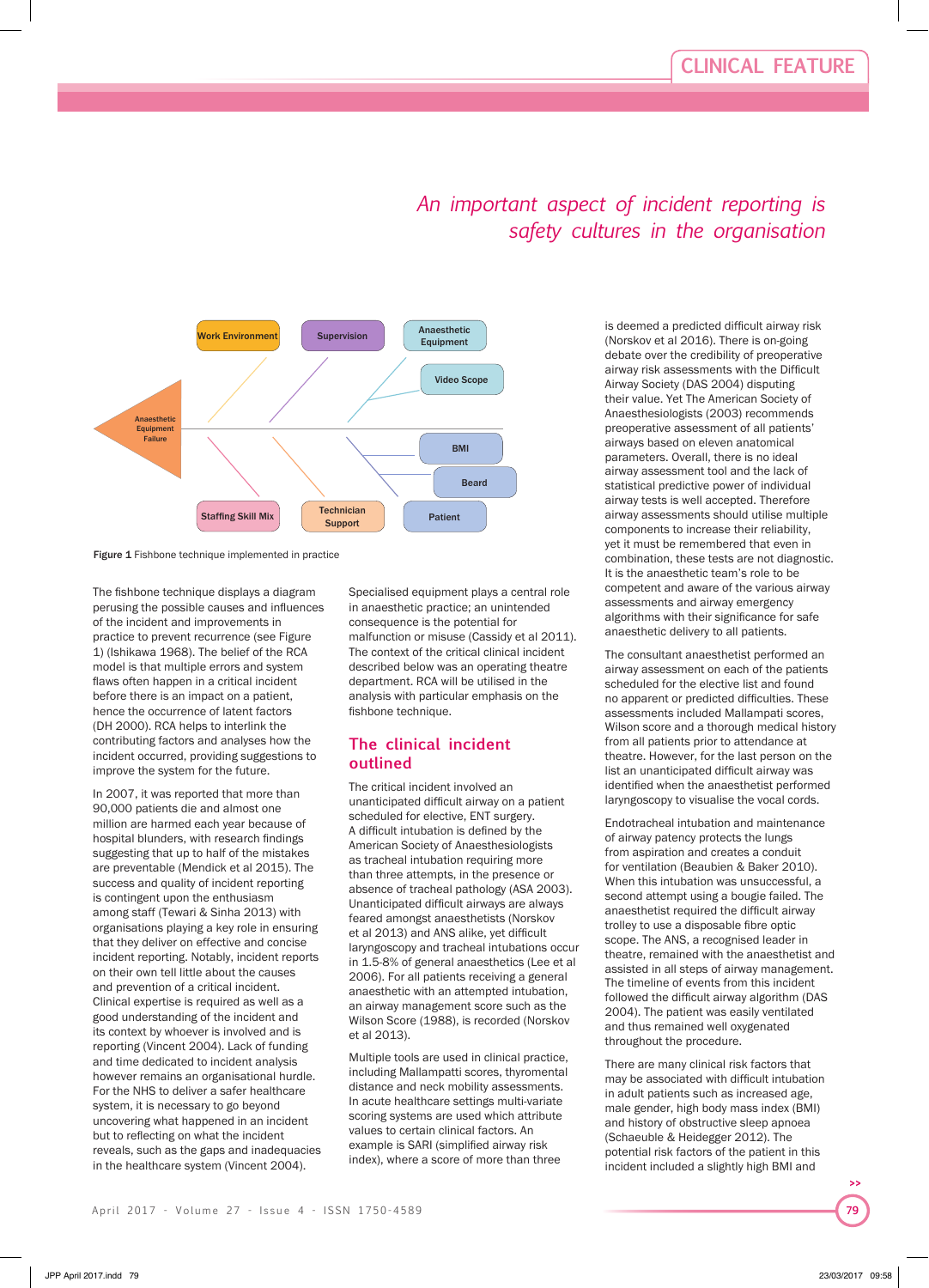# **Critical incident analysis: Equip to avoid failure**

*Continued*

the presence of a beard, which has the potential to cause ventilation problems due to a less than optimal mask seal. These factors however, were considered low risk by the anaesthetist as other assessments presented normal findings.

When the difficult airway trolley arrived with the specialist equipment, the anaesthetist wished to use the fibre optic scope to assist intubation, but when the screen was turned on, it remained blank. The ANS checked all connections to no avail and began to feel a sense of anxiety and vulnerability, which she believed was felt by the rest of the team in theatre. The technical supervisor (N Ireland specific post) for anaesthetic equipment was not available which emphasised the reliance on support from other areas for troubleshooting technical equipment.

Anaesthetic equipment is important for the safe conduct of anaesthesia, but malfunction can contribute to morbidity and mortality (Fasting & Gisvold 2002). Frequent checking of specialist and emergency equipment is imperative for safe anaesthetic care. As the ANS repeatedly tried to fix the equipment with another staff nurse, the anaesthetist remained manually ventilating the patient through a laryngeal mask airway in place, which is safe practice. Eventually, after approximately five minutes, the screen came on and the anaesthetist was able to use the scope to assist in intubating the patient successfully. An incident report was completed and a debrief carried out, led by the ANS and including all nursing members involved in that patient's care.

## **Fishbone technique**

The fishbone technique of RCA is another name for cause and effect technique, which ultimately aims to identify many possible causes for a consequence or problem. The ANS initiated this technique (see Figure 1) as it allowed all team members to contribute to the solution. The first step is to define the problem as a team: anaesthetic equipment failure due to lack of daily checking of battery life, which led to an unnecessary delay in patient intubation. Although all equipment should be checked prior to use, it had not been routine practice to check the difficult airway trolley daily, even though it is established best practice to do so.

The next step suggested by using the fishbone technique is to assess the main factors of cause. Among those agreed were: possible malfunction of the anaesthetic equipment, training issues, troubleshooting when equipment fails, skill mix in theatre for that specific workload, poor location of the theatre (it was the farthest from the location of senior nursing assistance), and lack of supervision. When discussing the factors all team members agreed that a contributing factor was training in troubleshooting specialist intubation equipment.

According to the NMC code of conduct (2015), every registered nurse must keep knowledge and skills up to date throughout their working life and furthermore must take part in appropriate learning and practice activities that maintain and develop their performance and competence. Staffing issues were a contributing factor which the whole perioperative team agreed on. As allocated team leader on the day of the incident, poor skill mix and lack of senior staff members to assist with any difficulties was of concern. Skill mix and staff allocation is the senior nurse's responsibility, it was a feature over which the ANS felt they had no direct influence. As a new and developing leader in a theatre environment, the ANS had a heightened awareness of vulnerability and lack of confidence.

Leadership is essential especially in the operating department, which is regarded as a critical and complex environment, comparable to aircraft and air traffic control teams because we operate in hazardous environments where safety is paramount (Helmreich 2000). This experience enhanced the ANS's leadership capabilities and confidence. Feedback from other nursing colleagues and anaesthetists involved in this case was relatively positive. They believed that the ANS led and coped competently with the emergency situation despite her vulnerability and lack of leadership experience.

The final part of RCA is to create improvements in the system to reduce latent factors and reduce the chances of recurrence. Although some difficult airways can be predicted, even the most thorough assessment of the airway may not detect the possibility of a difficult intubation and associated problems with ventilation of the patient (Beaubien & Baker 2010).

Reducing risk in airway management has been introduced in various hospitals to include regular workshop training in airway management techniques (Kuduvalli et al 2008). Repeated individual training has been shown to improve performance, both initially and over time, with a recommended interval of six months to refresh each professional. Limitations to such training are organisational factors, lack of time, money and resources to provide training.

## **Recommendations for future practice**

Recommendations suggested by the inter-professional theatre team included simulated clinical emergency scenarios. which would build knowledge, confidence and competence to solve equipment problems in the future. Further suggestions were regular updates and training with the anaesthetic technician (a member of the anaesthetic team in N Ireland) who is heavily involved with all anaesthetic equipment and monitors.

Finally, as a result if this incident, the introduction of a daily checklist for the difficult airway trolley was implemented creating a safer patient and practitioner environment. Having a specific checklist enables the trolley and all equipment to be checked daily and it ensures that all the kit is working correctly for the next 24 hours. The ANS believes that by checking the trolley daily nursing staff will become more familiar with the equipment and how to use it in an emergency.

## **Conclusion**

Although anaesthesia is a medical speciality with a high level of uncertainty and variability due to the complexity and individuality of humans, it is now considered an ultra-safe system, a pioneer in the field of patient safety (Cuvelier et al 2012). Incident reporting is a key factor in achieving the above with evidence suggesting that anaesthetic critical incident studies plant ideas for other specialities, either directly or indirectly (Merry 2008). Anaesthetic nurse specialists and anaesthetists are proud of their reputation for safety in an improved learning culture. In an increasingly pluralistic health economy where patient safety is a key driver, UK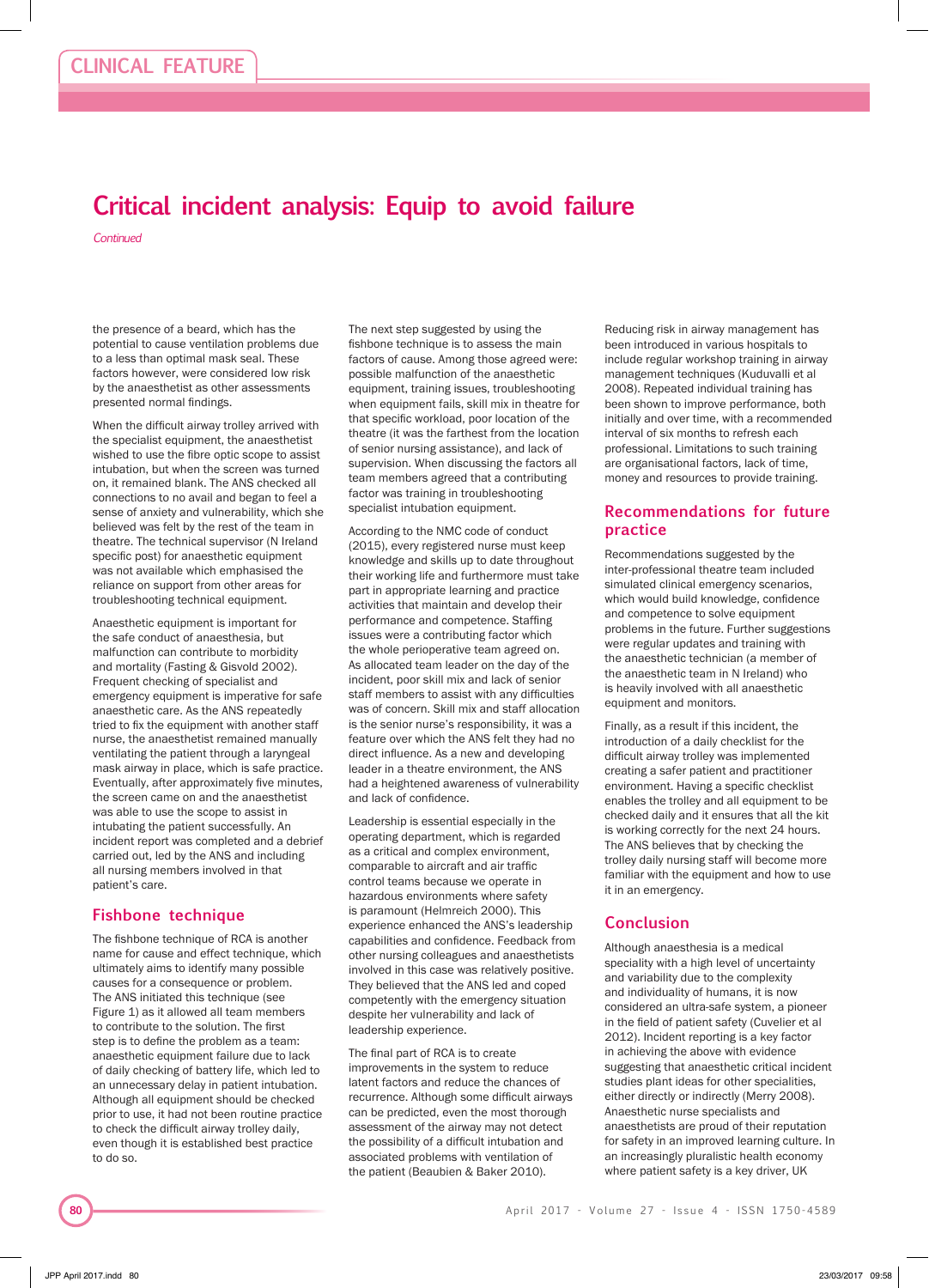## *Frequent checking of specialist and emergency equipment is imperative for safe anaesthetic care*

hospitals might wish to use high reporting rates as one of the markers of success in the creation of a safer healthcare environment (Hutchinson et al 2009). However, Howell et al (2015) reminds us that the results from their analysis of over five million reports over a ten year period suggest 'that reporting rates should not be used to assess hospital safety' per se. The environmental culture requires adjustment if near misses and patient harm rates are to be reduced. This will need to include adjustments such as increased staffing numbers and encouraging a blame free culture with confidentiality and education at its core (Howell et al 2015).

#### **References**

American Society of Anaesthesiologists 2003 Task force on management of the difficult airway: practice guidelines for management of the difficult airway *Anaesthesiology* 98 (5) 1269-77

Beaubien JM, Baker DP 2010 Management of unanticipated difficult intubation *Pennsylvania Patient Safety Advisory* 7 (4) 113-20

Bowie P, Skinner J, De Wet C 2013 Training healthcare professionals in root cause analysis; a cross sectional study of post-training experiences, benefits and attitudes *Biomed Central* 13 (50) 1-10

Butterfield LD, Borgen WA, Amundson NE, Maglio AT 2005 Fifty years of the critical incident technique 1954-2004 and beyond *Qualitative Research* 5 475-97

Cassidy CJ, Smith A, Arnot-Smith J 2011 Critical incident reports concerning anaesthetic equipment; analysis of the UK National Reporting and Learning System (NRLS) data from 2006-2008 *Anaesthesia* 66 (10) 879-88

Cooper J, Newbower RS, Long CD, McPeek B 1978 Preventable anaesthesia mishaps: A study of human factors *Anaesthesiology* 49 399-406

Cuvelier L, Falzon P, Granry JC, Moll MC 2012 Managing unforeseen events in anaesthesia; collective trade-off between 'understanding' and 'doing' *IOS Press* 41 1972-79

Department of Health 2000 **An organisation with a memory** London, Stationery Office

Difficult Airway Society 2004 **Guidelines** Available from: www.das.uk.com/guidelines/downloads. html [Accessed September 2016]

Fasting S, Gisvold SE 2002 Equipment problems during anaesthesia-are they a quality problem? *British Journal of Anaesthesia* 89 (6) 825-31

Flanagan JC 1954 The critical incident technique *Psychological Bulletin* 51 (4) 327-58

Haller G, Courvoisier DS, Anderson H, Myles PS 2011 Clinical factors associated with the nonutilisation of the anaesthetic incident reporting system *British Journal of Anaesthetics* 107 171-79

Helmrich RL 2000 On error management: lessons from aviation *British Medical Journal* 320 781-85 Howell A-M, Burns E M, Bouras G et al 2015 Can patient safety incident reports be used to compare hospital safety? Results from a quantitative analysis of the English National Reporting and Learning System Data **PLOS** *ONE* DOI:10.1371/ journal.pone.0144107.

Hutchinson A, Young TA, Cooper KL et al 2009 Trends in healthcare incident reporting and relationships to safety and quality data in acute hospitals; results from National Reporting and Learning Systems *Quality and Safety in Healthcare* 18 (5) 5-10

Ishikawa K I 1968 **Cause and effect diagram** Available from: www.sixsigmastudyguide.com [Accessed September 2016]

Kuduvalli PM, Jervis A, Tighe SQM, Robin N 2008 Unanticipated difficult airway management in anaesthetised patients; a prospective study of the effect of mannequin training on management strategies and skill retention *Anaesthesia* 63 (4) 364-69

Lee A, Fan LTY, Gin T et al 2006 A systematic review (meta analysis) of the accuracy of the Mallampati tests to predict the difficult airway *International Anaesthesia Research Society* 102 1867-78

Lingard L, Regehr G, Orser B et al 2008 Evaluation of a preoperative checklist and team briefing among surgeons, nurses, and anaesthesiologists to reduce failures in communication *American Medical Association* 143 (1) 12-17

Mahajan RP 2010 Critical incident reporting and learning *British Journal of Anaesthesia* 105 (1) 69-75

Mendick R, Donnelly L, Kirk A 2015 Medical blunders cost NHS billions *The Telegraph* Available from: http://www.telegraph.co.uk/ news/health/news/11733719/Medical-blunderscost-NHS-billions.html [Accessed September 2016]

Merry AF 2008 Safety in anaesthesia; reporting incidents and learning from them *Anaesthesia* 63 (4) 337-39

Nursing Midwifery Council 2015 **The Code: Professional standards of practice and behaviour for nurses and midwives** Available from: https:// www.nmc.org.uk/globalassets/sitedocuments/ nmc-publications/nmc-code.pdf [Accessed September 2016]

Norskov A, Rosenstock CV, Wetterslew J, Lundstrom LH 2013 Incidence of unanticipated difficult airway using an objective airway score versus a standard clinical airway assessment the DIFFICAIR trial-trial protocol for a cluster randomised clinical trial *Biomed Central* 14 347

Norskov AK, Wetterslev J, Rosenstock CV et al 2016 Effects of using the simplified risk index vs usual airway assessment on unanticipated difficult tracheal intubation – a cluster randomised trial with 64,273 participants *British Journal of Anaesthesia* 116 (5) 680-89

Ochberg FM, Cinti E, Goodman E et al 2007 The critical incident model presentation at the meeting for critical incident analysis at John Jay College of Criminal Justice Jan 4th

Ohno T 1988 **Toyota Production System: Beyond Large-scale Production** Productivity Press, Portland, Oregon

Reason JT 1990 **Human error** New York, Cambridge University Press

Reed S, Arnal D, Frank O et al 2013 National critical incident reporting systems relevant to anaesthesia: a European survey *British Journal of Anaesthesia* 112 (3) 546-55

Schaeuble JC, Heidegger T 2012 Strategies and algorithms for the management of the difficult airway; an update *Trends in Anaesthesia and Critical Care* 2(5) 208-27

Staender S 2011 Incident reporting in anaesthesiology, best practice and research *Clinical Anaesthesiology* 25 207-14

Tewari A, Sinha A 2013 Critical incident reporting; Why should we bother? *Journal of Anaesthesiology Clinical Pharmacology* 29 (2) 147-48

Toff NJ 2010 Human factors in anaesthesia: lessons from aviation *British Journal of Anaesthesia* 105 (1) 21-25

Uberoi RS, Swati E, Gupta U, Sibal A 2007 Root cause analysis in healthcare *Apollo Medicine* 4 (1) 72-75

Vachon B, Le Blanc J 2011 Effectiveness of past and current critical incident analysis on reflective learning and practice change *Medical Education* 45 894-904

Vincent CA 2004 Analysis of critical incidents; a window on the system not a search for root causes *Quality and Safety in Healthcare* 13 243-43

World Health Organization 2008 **Surgical safety checklist and implementation manual** Available from: http://www.who.int/patientsafety/ safesurgery/ss\_checklist/en/ [Accessed September 2016]

## **About the authors**

#### Naomi Potts

RN, BSc (Hons), PGDip (Specialist Practice Anaesthetic Nursing)

*Deputy Sister, Operating Theatre Department, Belfast City Hospital*

#### Daphne SE Martin

RN, RNT, MICHT, DipEdNurs., Dip. Reflex., BSc, PGDip Specialist Practice Anaesthetic Nursing (Hons), MSc

*Lecturer (Education)/Pathway Leader Specialist Practice in Anaesthetic Nursing, School of Nursing and Midwifery, Queen's University Belfast*

#### Leontia Hoy RN, RCNT, RNT, PGCE, MSc

*Lecturer (Education)/Course Director Specialist Practice in Nursing, School of Nursing and Midwifery, Queen's University Belfast*

*No competing interests declared*

Members can search all issues of the BJPN/JPP published since 1998 and download articles free of charge at www.afpp.org.uk.

Access is also available to non-members who pay a small fee for each article download.